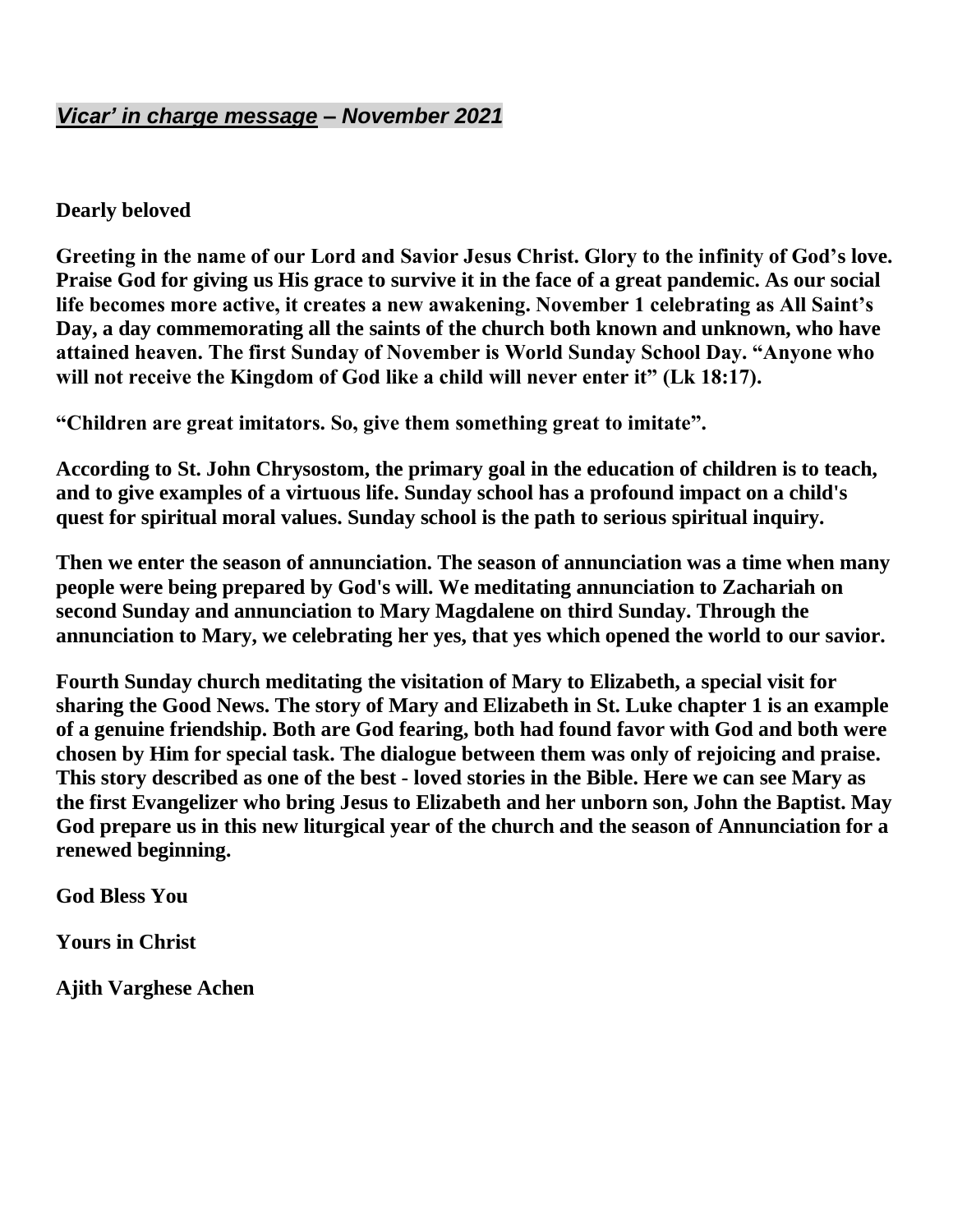# Church executive committee 2021

|                         | <b>NAME</b>            | <b>E-MAIL</b>              | <b>HOME TEL#</b> | CELL#            |
|-------------------------|------------------------|----------------------------|------------------|------------------|
| <b>OFFICE BEARERS</b>   |                        |                            |                  |                  |
| Vicar/President         | Rev.Ajith Varghese     | revajithkalappila@yahoo.in |                  | 91 7356167110    |
| Vicar In Charge         | Rev.T.K. Jiohn         |                            |                  | (516) 587-7390   |
| Vice-president          | M.S. Eappen            | mseappen@yahoo.com         | (845) 365-1550   | (845) 270-0076   |
| Secretary               | John Job               | jjjnjob@msn.com            | (845) 267-3387   | (845) 304-3334   |
| Treasurer               | <b>Thomas Varghese</b> | tvarg19301@gmail.com       | (845) 627-2535   | (845) 300-7019   |
| Accountant              | Linu Abraham           | linuabraham@hotmail.com    | (845) 627-0123   | (845) 300-8899   |
| Lay Leader              | Dey P. Neduvelil       | deyned@gmail.com           | (845) 523-2961   | (845) 653-2418   |
| Clarkstown area repres. | Rosamma Chacko         | chackoyohannan@gmail.com   | (845) 371-2996   | (845) 664-3014   |
| Orangetown area repre   | <b>Binu Thomas</b>     | bbinoss@gmail.com          | (845) 624-3640   | (845) 598-4393   |
| Ramapo area rep.        | Ajay Pappan            | Ajaypappan@yahoo.com       | (845) 504-0599   | (845) 300-5844   |
| Choir rep.              | Jiji John              | Jjohn17@optonline.net      | (845) 215-9131   | (845) 598-0856   |
| Edavaka mission rep.    | Joseph P. David        | jdavi1418@gmail.com        | (845) 352-9435   | (845) 263-2704   |
| Sevika sanghom          | <b>Jessy Thomas</b>    | jojitom@gmail.com          | (845) 352-1253   | (845) 608-4249   |
| Senior Citizen          | T.K. Koshy             | j6234871@live.com          | (845) 268-1990   | (845) 480-2860   |
| Sunday School           | <b>Mathew Sanuel</b>   | msrdd@hotmail.com          | (845) 613-7673   | $(845)$ 480-6112 |
| Youth fellowship        | Namitha Joshua         | namitajoshua@gmail.com     | (607) 379-2581   | (607) 379-2581   |
| Assembly member         | Linu Abraham           | linuabraham@hotmail.com    | (845) 627-0123   | (845) 300-8899   |
| Mandalam member         | Zachariah<br>Abraham   | Zachariah39@hotmail.com    | (845) 425-7748   | (877) 621 7148   |

| <b>Date</b>   | Time     | <b>Worship services</b>                 |  |
|---------------|----------|-----------------------------------------|--|
| <b>Nov 07</b> | 09:00 AM | <b>Holy Communion service (English)</b> |  |
| <b>Nov 14</b> | 10:30 AM | Divine worship service (Malayalam)      |  |
| <b>Nov 21</b> | 10:30 AM | Divine worship service (Malayalam)      |  |
| <b>Nov 28</b> | 10:30 AM | <b>Holy Communion service (English)</b> |  |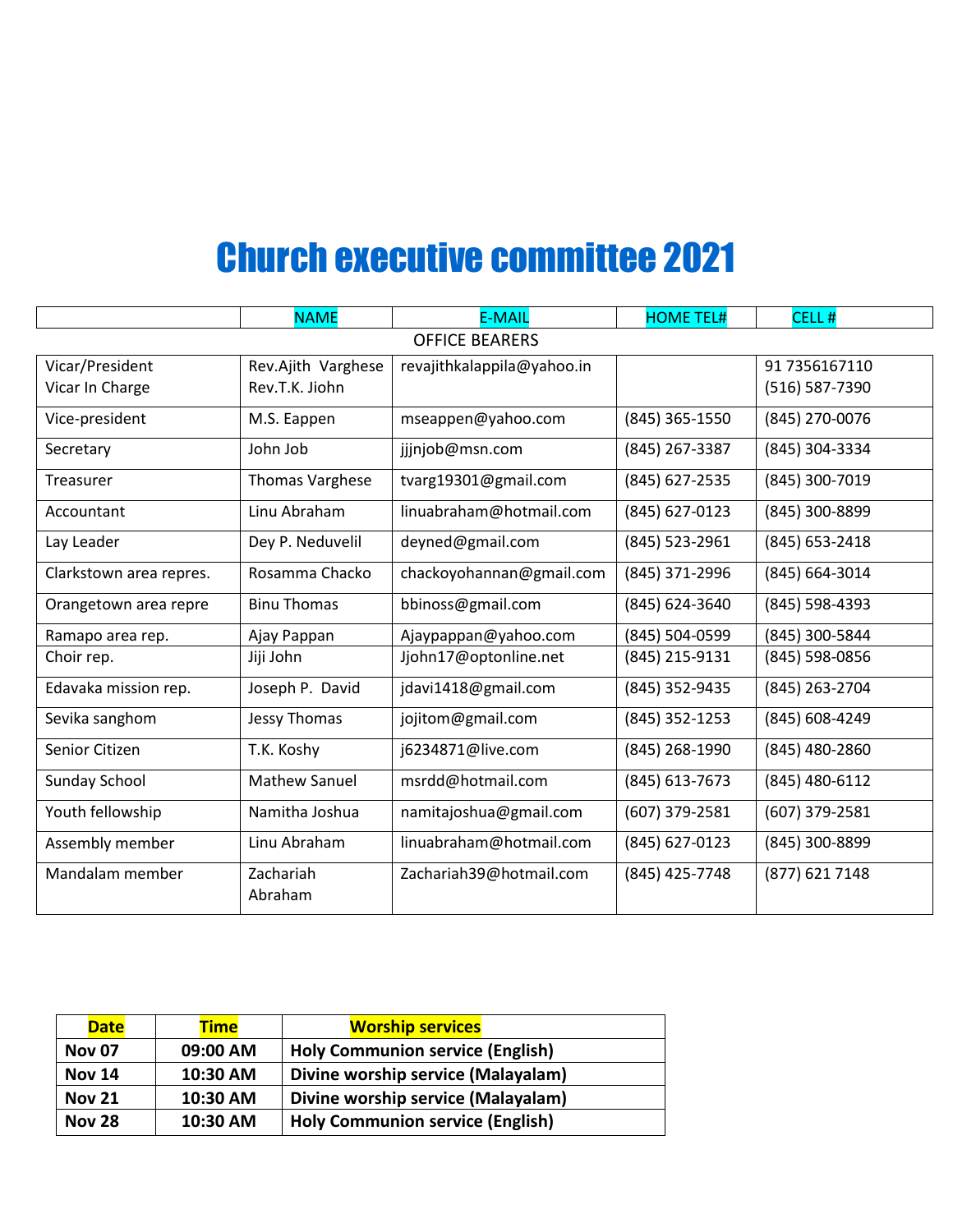## *Lectionary November 2021*

| <b>Date</b>                                            | <b>Lesson 1</b>                                                                                           | <b>Lesson 2</b>                                                                                           | <b>Epistle</b> | <b>Gospel</b> |                      |
|--------------------------------------------------------|-----------------------------------------------------------------------------------------------------------|-----------------------------------------------------------------------------------------------------------|----------------|---------------|----------------------|
|                                                        |                                                                                                           | Hudos Eetho- Renewal of the Church World Sunday School Day<br>Children: Inheritors of the Kingdom of God. |                |               |                      |
| <b>Nov 07</b>                                          | <b>Gen 21:1-7</b>                                                                                         | 2Tim 3:13-17                                                                                              | Eph 6:1-9      |               | <b>Luke 18:15-17</b> |
|                                                        | Annunciation to Zachariah - Festival of Unity of the Communion of<br>Churches in India (CCI) CSI-CNI-MTC. |                                                                                                           |                |               |                      |
| <b>Nov 14</b>                                          | <b>1Chr 24:1-19</b>                                                                                       | <b>Rev 7:9-17</b>                                                                                         | 2Cor 4:7-15    |               | <b>Luke 1:5-23</b>   |
| Suboro – Annunciation to Virgin Mary.<br><b>Nov 21</b> |                                                                                                           |                                                                                                           |                |               |                      |
|                                                        | <b>1Sam 2:1-11</b>                                                                                        | Gal 4:1-7                                                                                                 | Eph 1:3-10     |               | Luke 1:26-38         |
|                                                        |                                                                                                           | Visitation of Virgin Mary to Elizabeth "Sharing the Good News".                                           |                |               |                      |
| <b>Nov 28</b>                                          | Gen 18:1-15                                                                                               | <b>1Thess 3:6-13</b>                                                                                      | Rom 10:9-17    |               | Luke 1:39-45         |

### *Wedding Anniversary – November 2021*

| <b>Date</b> | <b>Name</b>                      | <b>Town</b>                |
|-------------|----------------------------------|----------------------------|
| 11/2        | <b>Annie and Thomas Varghese</b> | Nanuet, NY                 |
| 11/20       | Aleyamma and Zachariah Abraham   | <b>Spring Valley, NY</b>   |
| 11/25       | <b>Sherly and Noncy Kurian</b>   | <b>Congers, NY</b>         |
| 11/27       | Annamma and Joseph K. Daniel     | <b>Wappinger Falls, NY</b> |

### *Birthday – November 2021*

| <b>Dates</b> | <b>Name</b>                 | <b>Town</b>                |
|--------------|-----------------------------|----------------------------|
| <b>Dates</b> | <b>Name</b>                 | Town                       |
| 11/1         | Sosamma Easo                | Orangeburg, NY             |
| 11/4         | <b>Easaw T. George</b>      | <b>Cortlandt Manor, NY</b> |
| 11/5         | John P.K.                   | <b>Valley Cottage, NY</b>  |
| 11/5         | Jacob K. Daniel             | <b>Wappinger Falls, NY</b> |
| 11/7         | <b>Sony Mathew</b>          | <b>Spring Valley, NY</b>   |
| 11/7         | <b>Thomas Varghese</b>      | Nanuet, NY                 |
| 11/9         | <b>Sony Thomas</b>          | New City, NY               |
| 11/11        | <b>Sindhu Varghese</b>      | <b>Congers, NY</b>         |
| 11/13        | <b>Ashley Ann Alexander</b> | Nanuet, NY                 |